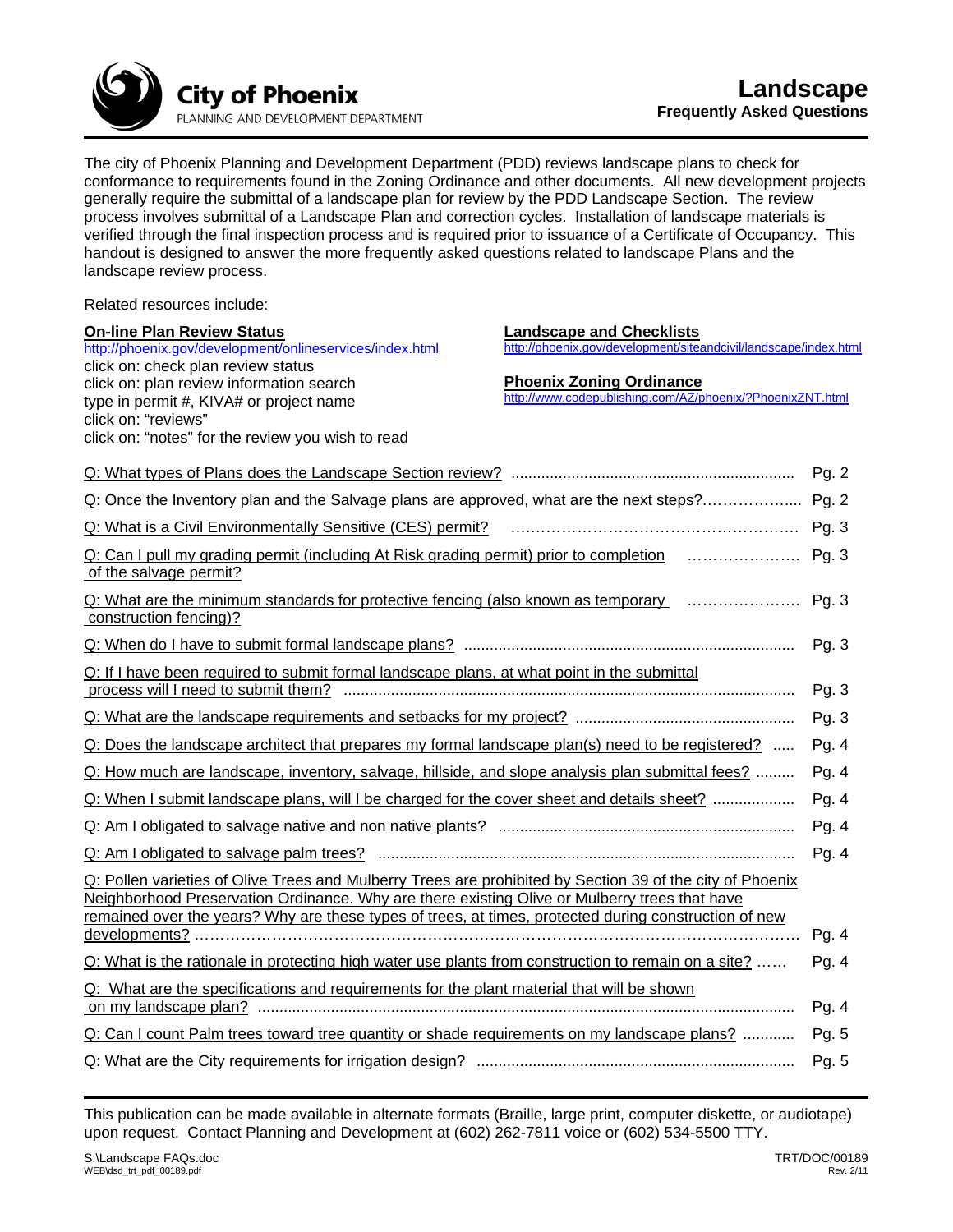|                                                                                                            | Pg. 5 |
|------------------------------------------------------------------------------------------------------------|-------|
| Q: Can I count accent plants toward the shrub quantity requirement for my landscape plan?                  | Pg. 5 |
| Q: I want to do a redesign of landscape in the right-of-way or the interior of a commercial                |       |
| Q: The landscape in the medians and/or public right-of-way is absent or in disrepair, who                  |       |
| Q: There are plants located in sight visibility triangles that are over 3 feet high, who should I contact? |       |
|                                                                                                            |       |

# **Q: What types of Plans does the Landscape Section review?**

A: There are three broad categories of plans:

- Inventory Plan: The Inventory plan is simply a record of the plant material existing on a piece of property. The Inventory provides information about the location, size, and current physical condition of the vegetation on the site. It should also include an initial determination of whether the plant material is "salvageable" or "non-salvageable". Each tree or cacti on the site that meets the caliper or height minimums is to be physically numbered and tagged with the appropriately colored tag. The plan is also used to identify special features, such as rock formations or riparian washes, for potential protection during construction. This information is utilized to determine if a salvage plan is required, either by ordinance or rezoning stipulation.
- Salvage Plan: After the Inventory plan has been approved, the Salvage plan can be submitted for review. A Salvage plan identifies how the plant materials from the inventory plan will be utilized on the site. The salvage plan designates each inventoried plant as "salvage", "remain/protect in place", or "destroy". The salvage plan provides clarification as to why it has been determined that a tree or cacti cannot be salvaged. When plants are designated on the Inventory plan as "non-salvageable" but will not be impacted by construction, the designation on the Salvage plan should be "remain/protect in place". The salvage plan will also have information as to where the salvage nursery will be located on site and how the salvaged trees and cacti will be watered during construction. The plan should demonstrate how trees or cacti to remain in place will have protective fencing at the canopy edge (or greater) to protect the plants during construction from damage or destruction. After the salvage plan has been approved, a salvage permit is created.
- Landscape Plan: A landscape plan shows the location, layout, amount and types of landscape materials to be used including ground cover. The plan covers the site itself and the right-of-way adjacent to the project. It also shows the required irrigation system and identifies the re-use of materials that were salvaged and shows the location of plants that were protected in place.

An inventory and salvage plan is not a requirement of every project. PDD staff will verify the need for these plans through the pre-application and preliminary review process.

An Inventory/Salvage Combination Plan can be submitted if there are 50 or less existing plants that meet the caliper or height minimums (described above) within the project scope of work, plus 10' beyond the scope of work. This is simply a combination of the Inventory plan and Salvage plan listed above.

# **Q: Once the Inventory plan and the Salvage plans are approved, what are the next steps?**

A: Upon approval of the Salvage plan, a Civil Environmentally Sensitive (CES) permit (also known as salvage permit) will be created. The CES permit allows the actual salvage process to begin upon purchase of the permit. Instructions related to the necessary inspections are noted on the permit. When there are plants designated as "remain/protect in place", an inspection of the protective fencing is the first step before removing any plants. The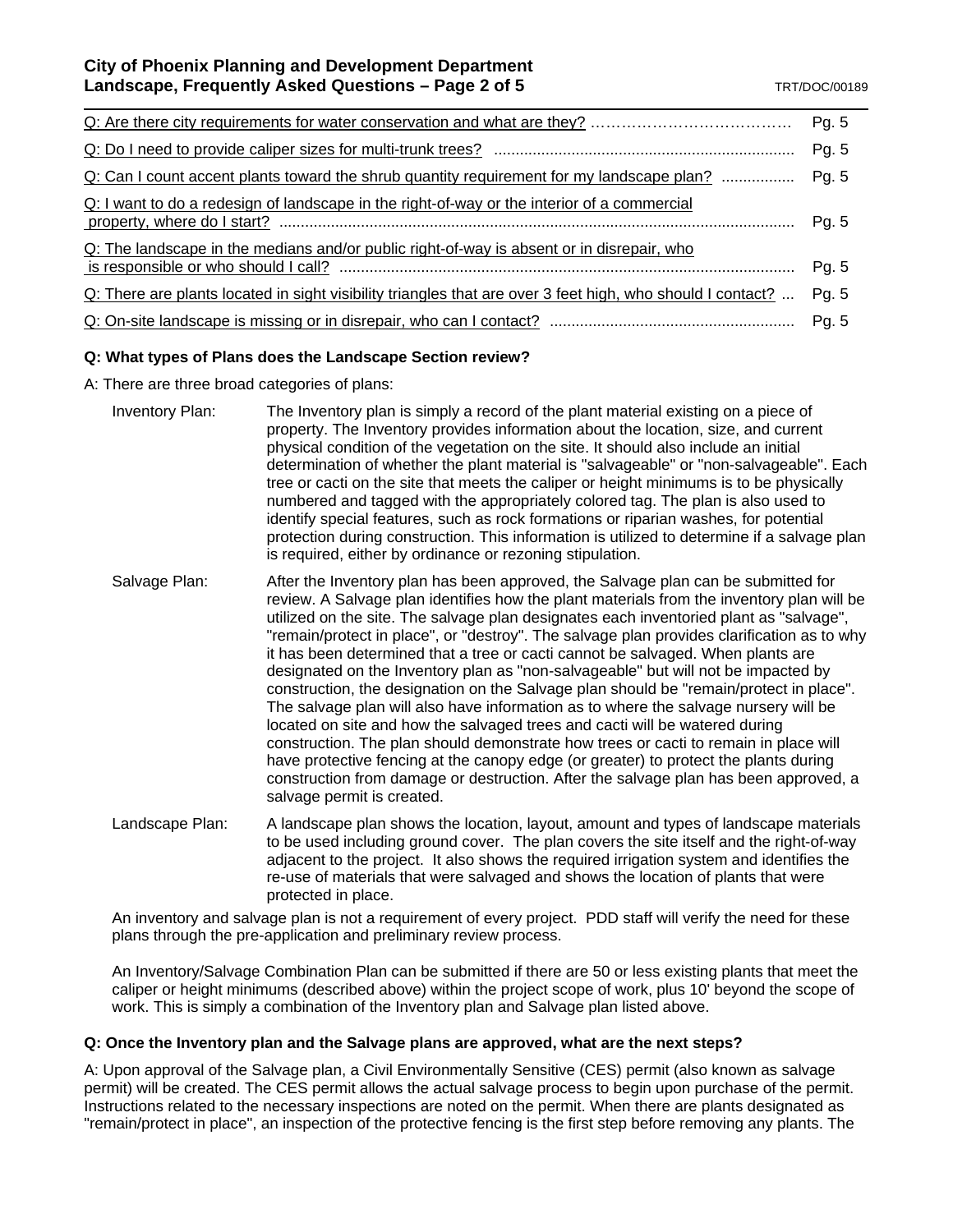# **City of Phoenix Planning and Development Department Landscape, Frequently Asked Questions – Page 3 of 5 <b>TRT/DOC/00189** TRT/DOC/00189

fence inspection is to verify that the plants designated as remain/protect in place are protected by the fence prior to any equipment entering the site. Once the fence inspection is signed off, the salvage operation can begin for plants designated as "salvage". The destruction of plants designated as "destroy" on the Salvage plan can also begin. A properly performed salvage may take weeks to be completed and is dependent upon the time of year. Once the plants that were designated for "salvage" have been salvaged and relocated to the nursery, a nursery inspection must be performed to verify that the plants that were designated for "salvage" have been salvaged, placed in the nursery, and have temporary irrigation for the duration of the construction process.

# **Q: What is a Civil Environmentally Sensitive (CES) permit?**

A: It is the permit created once the Salvage plan or Inventory/Salvage Combination plan is approved. The CES permit (also known as salvage permit) allows the actual salvage process to begin upon purchase of the permit and completion of the necessary inspections noted on the permit (i.e. fence inspection and nursery inspection).

## **Q: Can I pull my grading permit (including At Risk grading permit) prior to completion of the salvage permit?**

A: No, the completion of the fence and/or nursery inspections under the purchased CES permit will facilitate the release of the grading permit. During construction the trees and cacti must receive proper care and watering. Ten percent of the salvageable material will not be required to be replaced.

## **Q: What are the minimum standards for protective fencing (also known as temporary construction fencing)?**

A: The minimum protective fencing standards include:

- Located at the canopy edge or beyond to protect as much of the root zone and canopy as possible. For cacti, the fence should be located at the equivalent of a canopy edge. For example, the outer edge of saguaro arms or ocotillo canes.
- Two strands of gold rope on T-Bar posts. Posts are to be placed 30' on center and at angle points.
- Chain link fencing is acceptable.

# **Q: When do I have to submit formal landscape plans?**

A: Projects that require *formal* landscape plan submittal generally includes:

- New projects with substantial landscaping, (on/offsite, entire perimeter, etc.)
- Substantial modifications, (amendments) to existing projects with approved landscape plans.
- Projects with designated landscape master plans/specific themes: P.C.D's. Specific Plans, etc.
- Landscaping issues/stipulations, which require community input and involvement, (requires preliminary meeting).

Landscaping and associated details could be shown and approved *on the site plan* for:

New projects or minor amendments to existing sites with limited on/off site landscaping, (i.e. addition of parking planter islands, single street frontage landscaping, screening issues, etc.)

#### **Q: If I have been required to submit formal landscape plans, at what point in the submittal process will I need to submit them?**

A: For commercial projects all landscape plans are to be submitted after Preliminary Site Plan approval and must be approved prior to Final Site Plan approval. For residential subdivision projects, landscape plans are to be approved prior to or concurrent with Final Site Plan approval.

# **Q: What are the landscape requirements and setbacks for my project?**

A: General landscape requirements can be found in the city of Phoenix Zoning Ordinance, which is available, online at http://www.codepublishing.com/AZ/phoenix/?PhoenixZNT.html. Check the specific zoning district requirements for the project's zoning to determine landscape setback requirements (for example C-1) and refer to Section 507, tab A, section 3 for general and conceptual landscape requirements. Planning division staff or your PDD team leader (if you have already been assigned to one) is available to assist in determining setback requirements at 602-262-7131.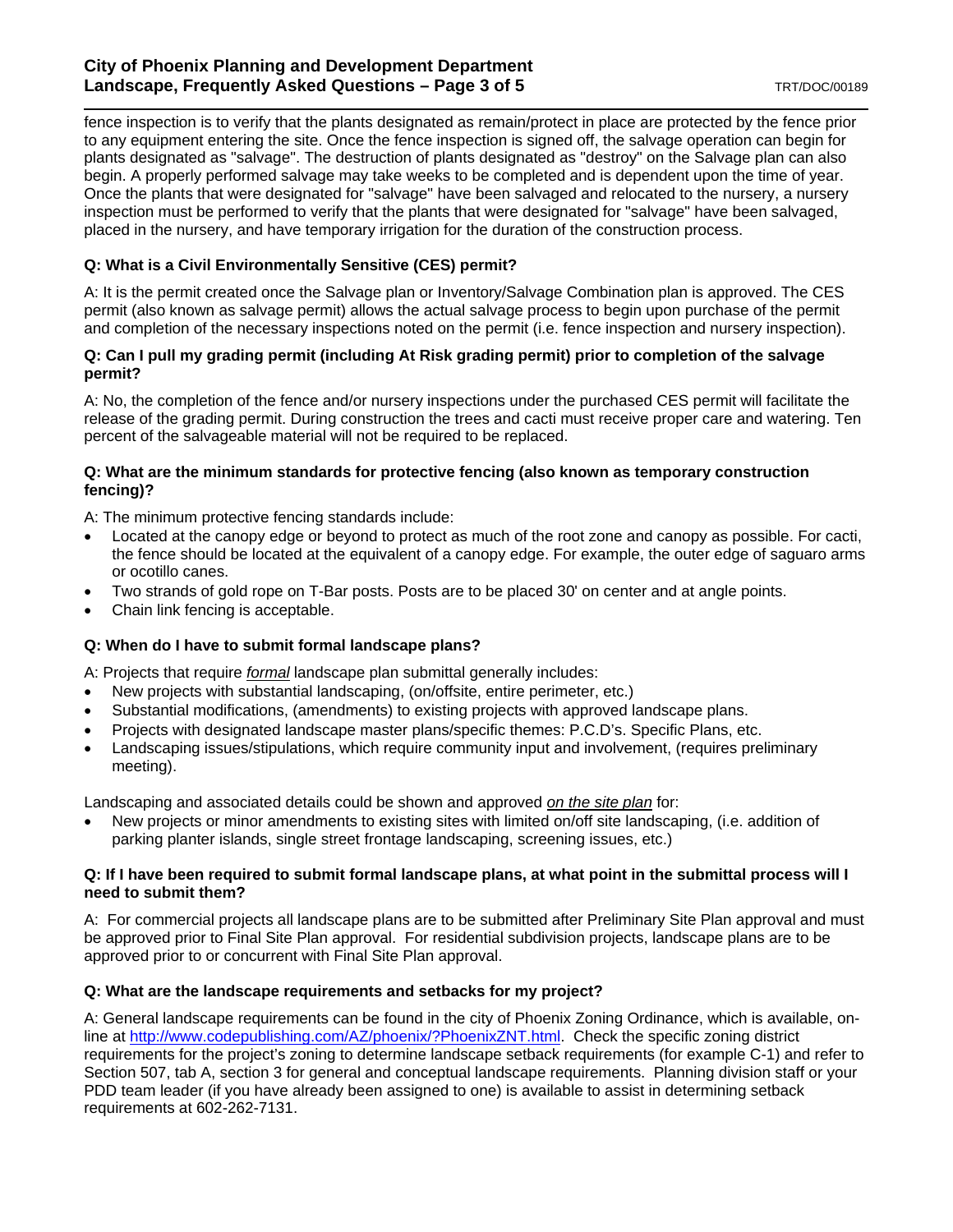#### **Q: Does the landscape architect who prepares my formal landscape plan(s) need to be registered?**

A: Generally, the landscape plans must be sealed by an Arizona licensed landscape architect. An architect or civil engineer may seal the plans if the landscape architecture is incidental to the project.

#### **Q: How much are landscape, inventory, salvage, hillside, and slope analysis plan submittal fees?**

A: For submittal fees, permit fees, plan review fees, and submittal requirements please contact Payments and Submittals on  $2^{nd}$  Floor of City Hall at 602-534-5934. This information is also available at http://phoenix.gov/development/feesandfinance/index.html.

#### **Q: When I submit landscape plans, will I be charged for the cover sheet and details sheet?**

A: The current fee code for landscape plan submittals is charged per sheet of the entire landscape plan set. This includes the cover sheet, irrigation sheets, detail sheets, etc. The current fee code can be viewed at http://phoenix.gov/development/feesandfinance/index.html. Please do not attach Site plans, Grading and Drainage plans, Inventory, or Salvage plans within the Landscape sets. These plans should be kept separate as they are for reference only. Sheets that are not landscape planting or irrigation plan related (i.e. hardscape plan, wall plan, pool details, etc.) are not required for approval and will not be approved as part of the landscape set. However, if these types of plan sheets are included in the stapled landscape set, they will be charged per sheet.

#### **Q: Am I obligated to salvage native and non native plants?**

A: Generally, existing native vegetation (trees 4 inch caliper in diameter or greater and cacti 3 feet in height or taller) and non-native healthy plants (trees 4 inch caliper in diameter or greater and cacti 6 feet in height or taller) should be salvaged and utilized on site or protected in place when possible. Refer to sections 507 Tab A.II.A.1.1.1 and 507 Tab A.II.A.3.1.1 of the Phoenix Zoning Ordinance. You may view this section at http://www.codepublishing.com/AZ/phoenix/?PhoenixZNT.html.

## **Q: Am I obligated to salvage palm trees?**

A: Generally, you will not be required to salvage palm trees unless they are part of a specialized overlay district, site stipulations, or they relate to or reinforce an identifiable streetscape. Palm trees still require an Inventory plan submission, but may not require a Salvage plan depending on the overlay district or site stipulations. Palms must remain on site until approved for removal.

#### **Q: Pollen varieties of Olive Trees and Mulberry Trees are prohibited by Section 39 of the city of Phoenix Neighborhood Preservation Ordinance. Why are there existing Olive or Mulberry trees that have remained over the years? Why are these types of trees, at times, protected during construction of new developments?**

A: Existing Olive or Mulberry trees were likely planted prior to the ordinance that was put into effect to minimize the planting of new pollen varieties and are therefore are grandfathered into the site and can remain. There are overlay districts within the city of Phoenix that require/encourage Olive trees to remain during new construction. Two examples of how this is applied in overlay districts is to maintain a sense of character through plant species and to maintain historic tree lined streets.

#### **Q: What is the rationale in protecting high water use plants from construction to remain on a site?**

A: There are overlay districts within the city of Phoenix that require/encourage high water use plants to remain during new construction and/or be salvaged and relocated on the site. Plants take many years to mature and meet their genetic potential. Each plant has a significant amount of water and care invested into it by the time it reaches maturity. A mature plant provides the greatest amount of benefits to us in shade, sequestering pollution, creating a cooler microclimate, reduce energy costs, increase property values, reducing the effect of the Urban Heat Island, reduce storm water runoff, and provide a sense of place and community. Trees are high yield assets. In Arizona, trees have a documented \$2.23 return on investment for every \$1.00 invested. For more information on how trees are solution multipliers, please take a look at the online city of Phoenix Tree and Shade Master Plan on the Parks and Recreation Department website.

#### **Q: What are the specifications and requirements for the plant material that will be shown on my landscape plan?**

A: All plant material must conform to Arizona Nurseryman Association standards http://www.azna.org/. Low water use plants that reflect and enhance the image of the Sonoran Desert should be used. All right-of-way and